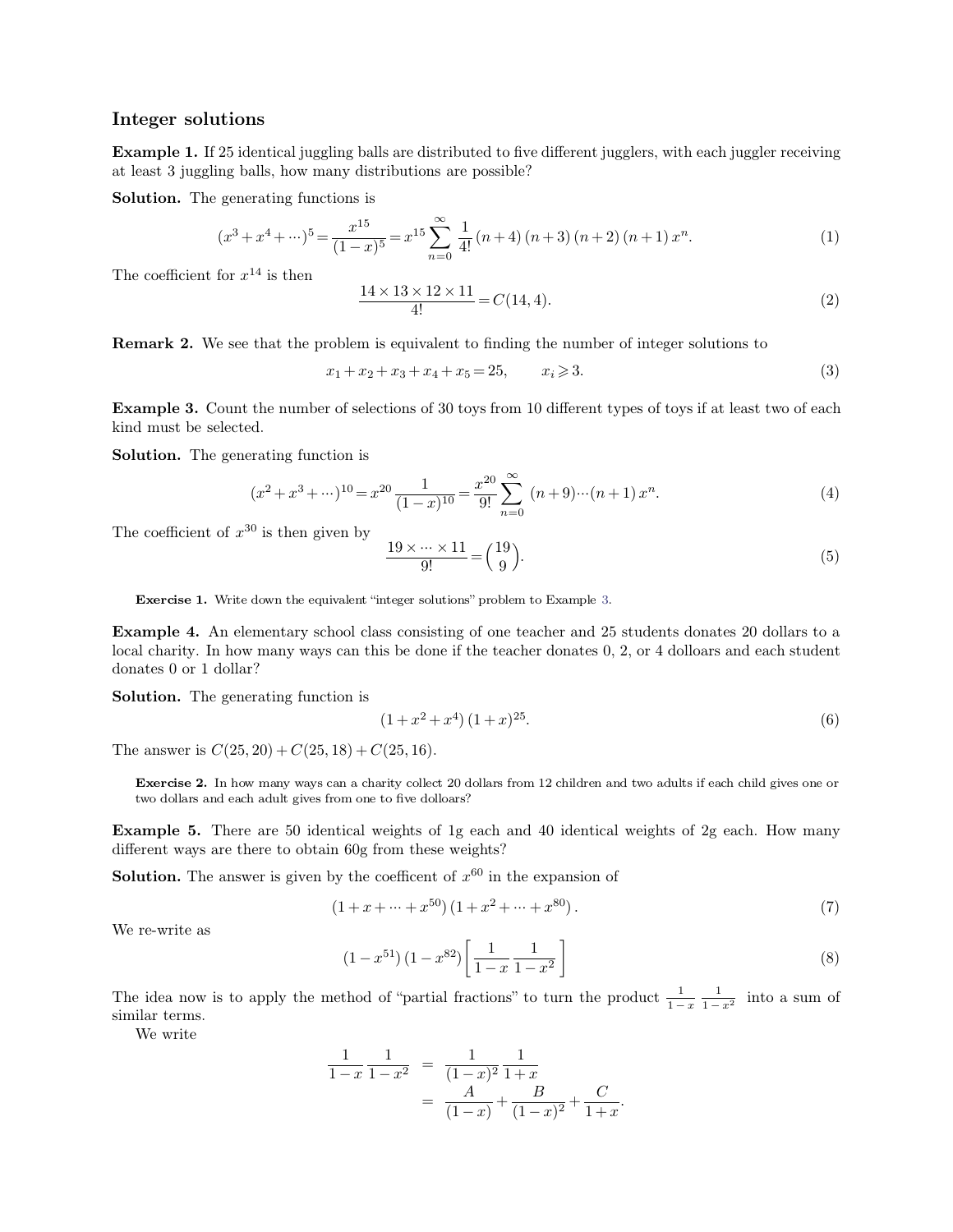Multiply both sides by  $(1 - x)^2 (1 + x)$  we have<br>  $1 = A (1 - x) (1 + x) + B (1 - x)$ 

$$
x^{2}(1+x)
$$
 we have  
\n
$$
1 = A(1-x)(1+x) + B(1+x) + C(1-x)^{2}.
$$
\n(9)  
\n
$$
2. Setting x = -1 we have C = 1/4. Taking derivative and then setting x = 1
$$

Multiply both sides by  $(1-x)^2(1+x)$  we have<br>  $1 = A(1-x)(1+x) + B(1+x) + C(1-x)^2$ . (9)<br>
Setting  $x = 1$  we have  $B = 1/2$ . Setting  $x = -1$  we have  $C = 1/4$ . Taking derivative and then setting  $x = 1$ <br>
we have  $A = 1/4$ . Thus we have Multiply both sides by  $(1-x)^2 (1+x)$ <br>  $1 = A (1-x)$ <br>
Setting  $x = 1$  we have  $B = 1/2$ . Setting<br>
we have  $A = 1/4$ . Thus we have

Setting 
$$
x = 1
$$
 we have  $B = 1/2$ . Setting  $x = -1$  we have  $C = 1/4$ . Taking derivative and then setting  $x = 1$   
we have  $A = 1/4$ . Thus we have  

$$
\frac{1}{1-x} \frac{1}{1-x^2} = \frac{1/4}{1-x} + \frac{1/2}{(1-x)^2} + \frac{1/4}{1+x}
$$

$$
= \frac{1}{4} \sum_{n=0}^{\infty} x^n + \frac{1}{2} \sum_{n=0}^{\infty} (n+1) x^n + \frac{1}{4} \sum_{n=0}^{\infty} (-1)^n x^n
$$

$$
= \sum_{n=0}^{\infty} \left[ \frac{n}{2} + \frac{3 + (-1)^n}{4} \right] x^n.
$$
(10)  
Finally, the answer is given by

$$
= \sum_{n=0}^{\infty} \left[ \frac{n}{2} + \frac{3 + (-1)^n}{4} \right] x^n.
$$
\n(10)

\n
$$
\left[ \frac{n}{2} + \frac{3 + (-1)^n}{4} \right]_{n=60} - \left[ \frac{n}{2} + \frac{3 + (-1)^n}{4} \right]_{n=9} = 26.
$$
\n(11)

Finally, the answer is given by<br>  $\left[\frac{n}{2} + \frac{3 + (-1)^n}{4}\right]_{n=60} - \left[\frac{n}{2} + \frac{3 + (-1)^n}{4}\right]_{n=9} = 26.$ <br> **Example 6.** Find the number of integers whose digits sum to 23, among integers from 0 to 9999.<br> **Solution.** The generati  $\left[\frac{n}{2} + \frac{3+(-1)^n}{4}\right]_{n=60} - \left[\frac{n}{2} + \frac{3+(-1)^n}{4}\right]$ <br>**Example 6.** Find the number of integers whose digits sum to<br>**Solution.** The generating function for this problem is **Solution.** The generating function for this problem is

<span id="page-1-0"></span>Solution. The generating function for this problem is  
\n
$$
(1 + \dots + x^9)^4 = (1 - x^{10})^4 \frac{1}{(1 - x)^4}
$$
\n
$$
= (1 - x^{10})^4 \frac{1}{3!} \sum_{n=0}^{\infty} (n+3) (n+2) (n+1) x^n
$$
\n
$$
= \left(1 - {4 \choose 1} x^{10} + {4 \choose 2} x^{20} - {4 \choose 3} x^{30} + {4 \choose 4} x^{40} \right).
$$
\n
$$
\frac{1}{3!} \sum_{n=0}^{\infty} (n+3) (n+2) (n+1) x^n.
$$
\n(12)  
\nThe answer is the coefficient for  $x^{23}$  in the expansion which is given by

$$
\frac{1}{3!} \sum_{n=0}^{n} (n+3) (n+2) (n+1) x^n.
$$
\n(12)\n  
\ne answer is the coefficient for  $x^{23}$  in the expansion which is given by\n
$$
\binom{26}{3} - 4 \cdot \binom{16}{3} + 6 \cdot \binom{6}{3} = 2600 - 2240 + 120 = 480.
$$
\n(13)\n  
\nExercise 3. Find the number of four-digit integers whose digits sum to 23. (Hint:<sup>1</sup>)\n  
\nExercise 4. Solve Example 6 by inclusion-exclusion.\n  
\nExercise 5. Use generating function method to find the number of solutions to

**Exercise 4.** Solve Example 6 by inclusion-exclusion.<br> **Exercise 5.** Use generating function method to find the number of solutions to  $x_1 + x_2 + x_3 + x_4 + x_5 = 15$ ,  $0 \le x_i \le 5$ .<br> **Exercise 6.** Find a generating function for

**Exercise 3.** Find the number of four-digit integers whose digits sum to 23. (Hint:<sup>1</sup>)  
**Exercise 4.** Solve Example 6 by inclusion-exclusion.  
**Exercise 5.** Use generating function method to find the number of solutions to  

$$
x_1 + x_2 + x_3 + x_4 + x_5 = 15
$$
,  $0 \le x_i \le 5$ . (14)

- 
- 

## **Partitions**

a) 5 distinct dice with a sum of *n*, and the *i*th die does not show the value *i*.<br> **Partitions**<br>
Recall that a partition of *n* into *m* summands is a distribution of *n* identical balls into *m* identical boxes<br>
with b) 6 distinct dice with a sum of *n*, and the *i*th die does not show the value *i*.<br> **Partitions**<br>
Recall that a partition of *n* into *m* summands is a distribution of *n* identica<br>
with no box empty. We denote the numb into *m* summands is a distribution of *n* identical balls into *m* identical boxes<br>ote the number of ways doing this by  $p_m(n)$ .<br>as the number of integer solutions to<br> $x_1 + \dots + x_m = n,$   $x_1 \ge x_2 \ge \dots \ge x_m \ge 1.$  (15) Recall that a partit<br>with no box empty.<br>Thus  $p_m(n)$  is then the position of the set of the set of the set of the set of the set of the set of the set of the set of the set of the set of the set of the set of the set of th

<span id="page-1-1"></span>The value of the number of integers and the number of integers is 
$$
x_1 + \cdots + x_m = n
$$
,  $x_1 \geq x_2 \geq \cdots \geq x_m \geq 1$ .  $y_m = x_m - 1, \quad y_{m-1} = x_{m-1} - x_m, \ldots, y_1 = x_1 - x_2,$  (16)

$$
y_m = x_m - 1, \quad y_{m-1} = x_{m-1} - x_m, \dots, y_1 = x_1 - x_2,\tag{16}
$$

[1.](#page-1-1)  $(x + \dots + x^9) (1 + x + \dots)$  $y_m = x_m - 1,$ <br>)  $(1 + x + \dots + x^9)^3$ 9 )3